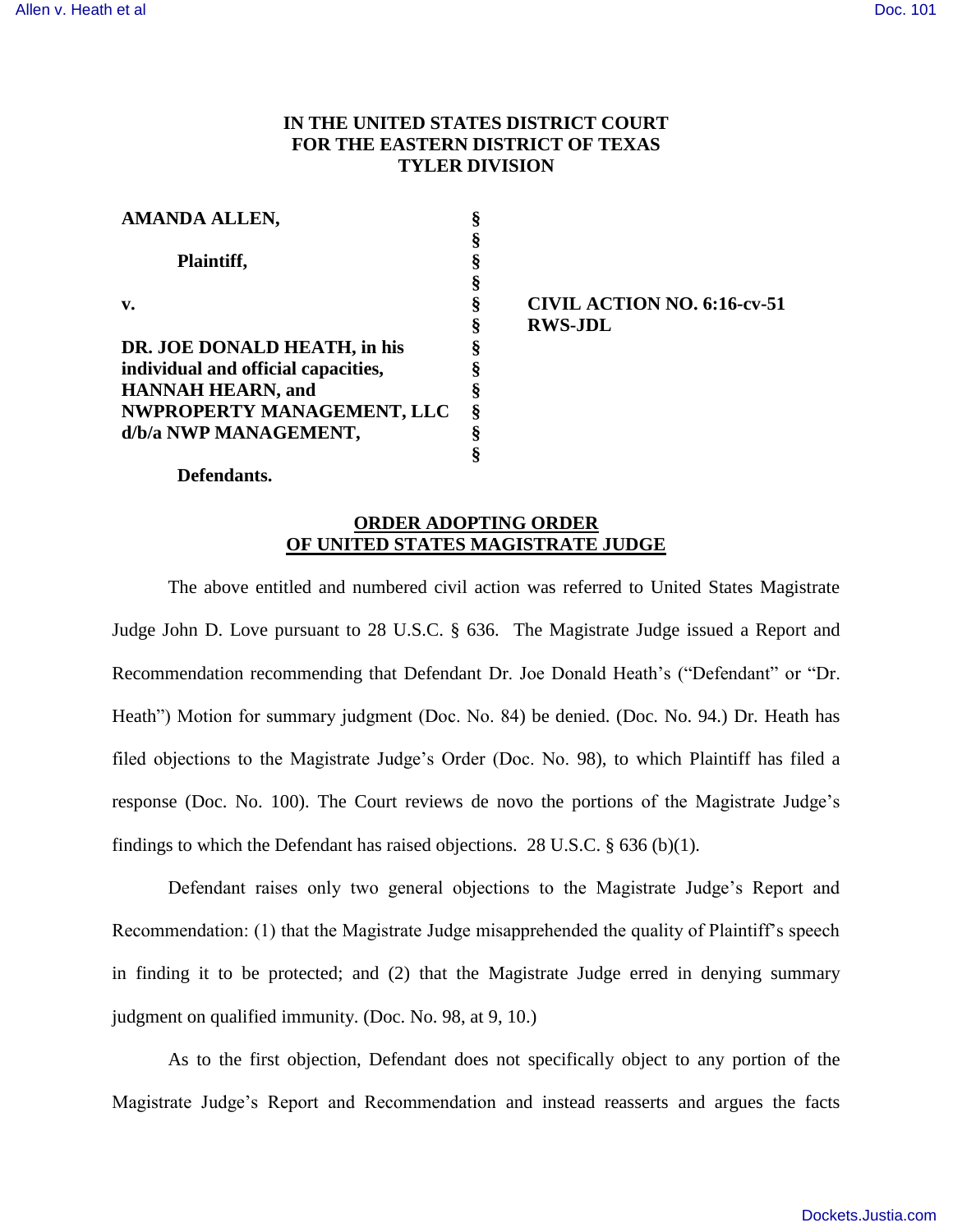Defendant contends are in the record. (Doc. No. 98, at 2–8.) Defendant cites to a recent Fifth Circuit case, Anderson v. Valdez, which Defendant acknowledges applies the threshold test set forth by the Supreme Court in Garcetti. (Doc. No. 98, at 7.) But as the Magistrate Judge noted in his Report and Recommendation, Defendant did not argue on summary judgment that the speech in question was made in furtherance of Plaintiff's official duties as a probation officer. (Doc. No. 94, at 7 n.1.) Moreover, the Magistrate Judge went on to explain that even if Defendant had met his burden on this argument, the record precludes summary judgment. See id. ("While Defendant has not met his burden on this issue—to the extent he even intended to proffer this argument this responsive statement alone is insufficient to show that Ms. Allen was indeed speaking in furtherance of her official duties.") (citing Lane v. Franks, 134 S.Ct. 2369, 2378 (2014) ("identifying oneself as a public employee does not forfeit one's ability to claim First Amendment protections.")). Defendant appears to generally object that the Magistrate Judge should not have considered the entirety of Plaintiff's speech as protected; specifically, that the speech was no longer protected once Ms. Allen identified herself as a probation officer. (Doc. No. 98, at 9.) As explained above, the Magistrate Judge found that this identification did not per se remove the protections of the First Amendment and noted that the communications beyond that point are disputed in the record, precluding summary judgment. See Doc. No. 94, at 7 n.1 ("The remainder of what was communicated is materially disputed, precluding summary judgment." (citing Doc. No. 88-1, at ¶¶ 18–21; Doc. No. 89-6 "Termination Letter", at 1–2.))

Defendant does not specifically object to the Magistrate Judge's determination that the speech was on a matter of public concern and also does not contest that the record was insufficiently developed for the Magistrate Judge to balance the government's interests against Plaintiff's interest in commenting on matters of public concern. The Court, having reviewed the